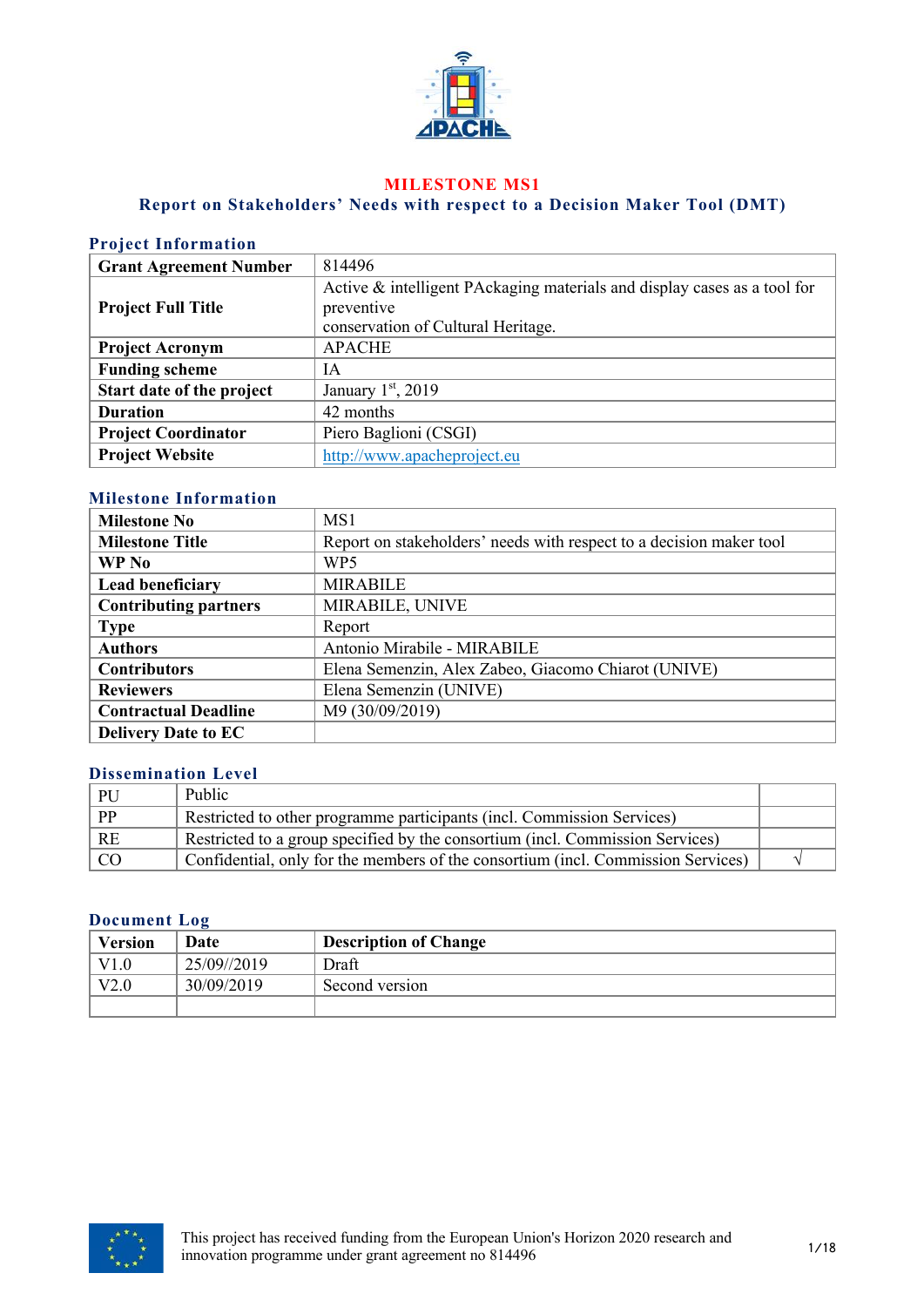

|  | <b>Table of contents</b> |
|--|--------------------------|
|  |                          |

| $\mathbf{1}$   |  |
|----------------|--|
| 2              |  |
| 3              |  |
| $\overline{4}$ |  |
| 4.1            |  |
| 4.2            |  |
| 4.3            |  |
| 4.4            |  |
| 4.5            |  |
| 4.6            |  |
|                |  |
| 5.1            |  |
| 5.2            |  |
| 5.3            |  |
| 5.4            |  |
| 5.5            |  |
|                |  |
| 6.1            |  |
| 6.2            |  |
| 6.3            |  |
| 6.4            |  |
| 6.5            |  |
| 6.6            |  |
|                |  |
| 7.1            |  |
| 7.2            |  |
| 7.3            |  |
| 8              |  |
| 9              |  |

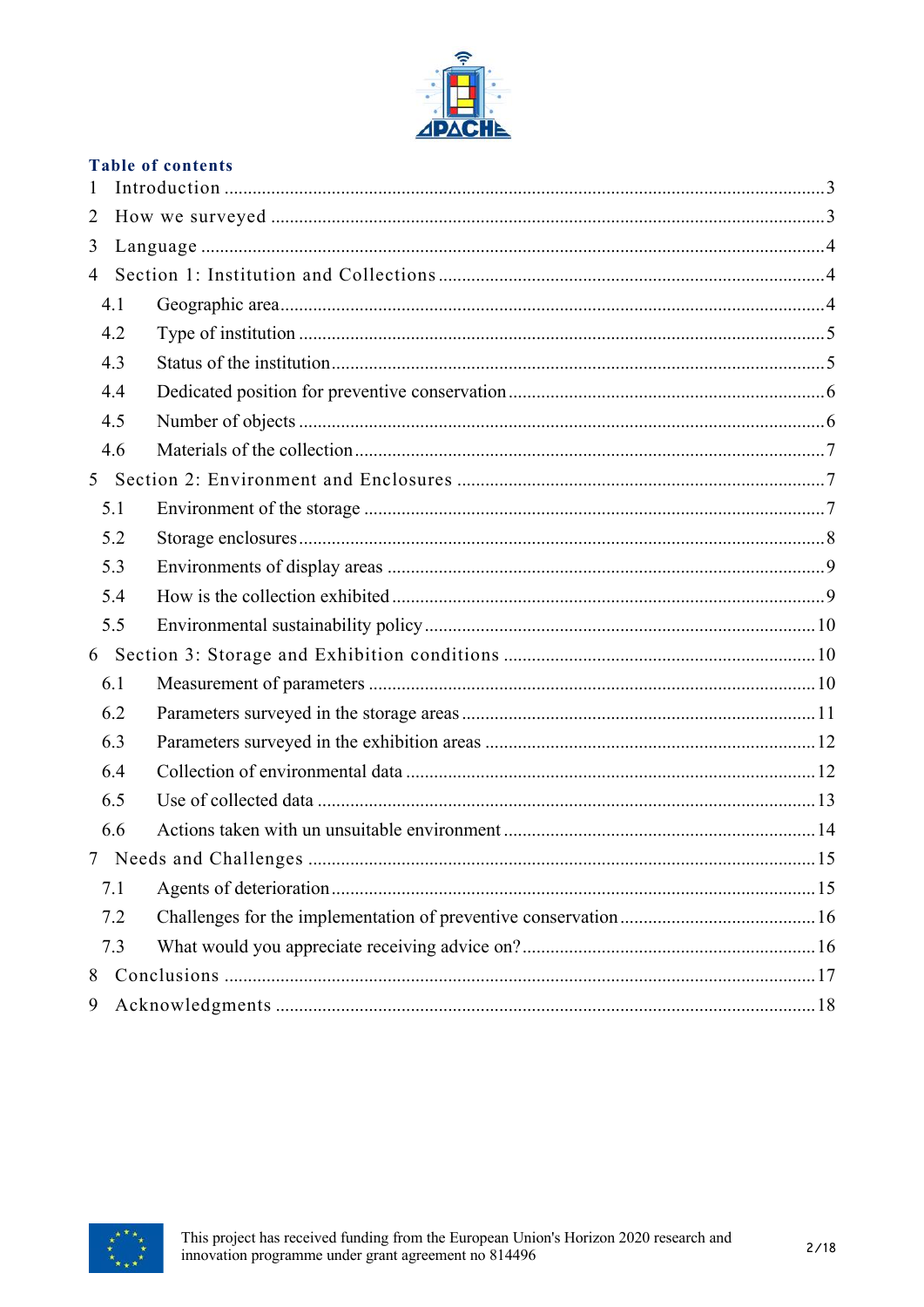

## **1 Introduction**

The main aim of this document (Milestone MS1 *"Repost on stakeholders' needs with respect to a decision maker tool"*), is to provide information about particular needs of the different stakeholders groups responsive with the use of the innovative materials and tools developed within the frame of the project APACHE. In particular, the input of the stakeholders' needs assessment will significantly provide critical guidance for the Work Package 5 (WP5 – Modelling-based decision-making to support the choice between conservation measures. A decision-making tool composed by a modular set of decision trees for guiding the choice between preventive and remedial conservation).

To this end we decided to prepare and run a survey with the purpose to better identify individuals, organisations and institutions that have some form of stake and/or interest in the research outcomes and assessing their particular needs.

#### **2 How we surveyed**

APACHE project posted the survey on its website at the beginning of May 2019, then the survey was posted on the websites of a large number of associations and professional organizations related to the preservation of cultural heritage (among others UNESCO, ICOM CC, AIC, IIC, IGIIC, AICRAB, FFCR, AICCM…). In addition to this, about 1000 direct messages were sent to professionals who play a role in the conservation and care of heritage collections. Respondents were encouraged to share the link with other liaisons, and social media.

The survey is organized in four sections:

- 1. Institution and Collection
- 2. Environment and Enclosures
- 3. Storage and Exhibition conditions
- 4. Challenges and Needs

Survey is composed of 21 questions, only two of them require a mandatory response:

- Question 1 (Q1) about the choose of the language;
- And Question 13 (Q13) about the measurement of some parameters in storage and exhibition area, those who answered negatively to the question: *Do you regularly measure some parameters in the storage and exhibition areas?* skipped five questions (Q14, Q15, Q16, Q17, Q18) on measurements and collection of microclimatic data and are directed to Question 19.

The survey data, feeding this document, was collected on September 23, respondents were 756. We originally planned to close the survey for September 30, 2019 but, given the great success and large participation we decided to leave it open until December 30, 2021 with the prospect to receive an even greater number of respondents and to be able to extract statistics with a higher level of confidence and a lower margin of error.

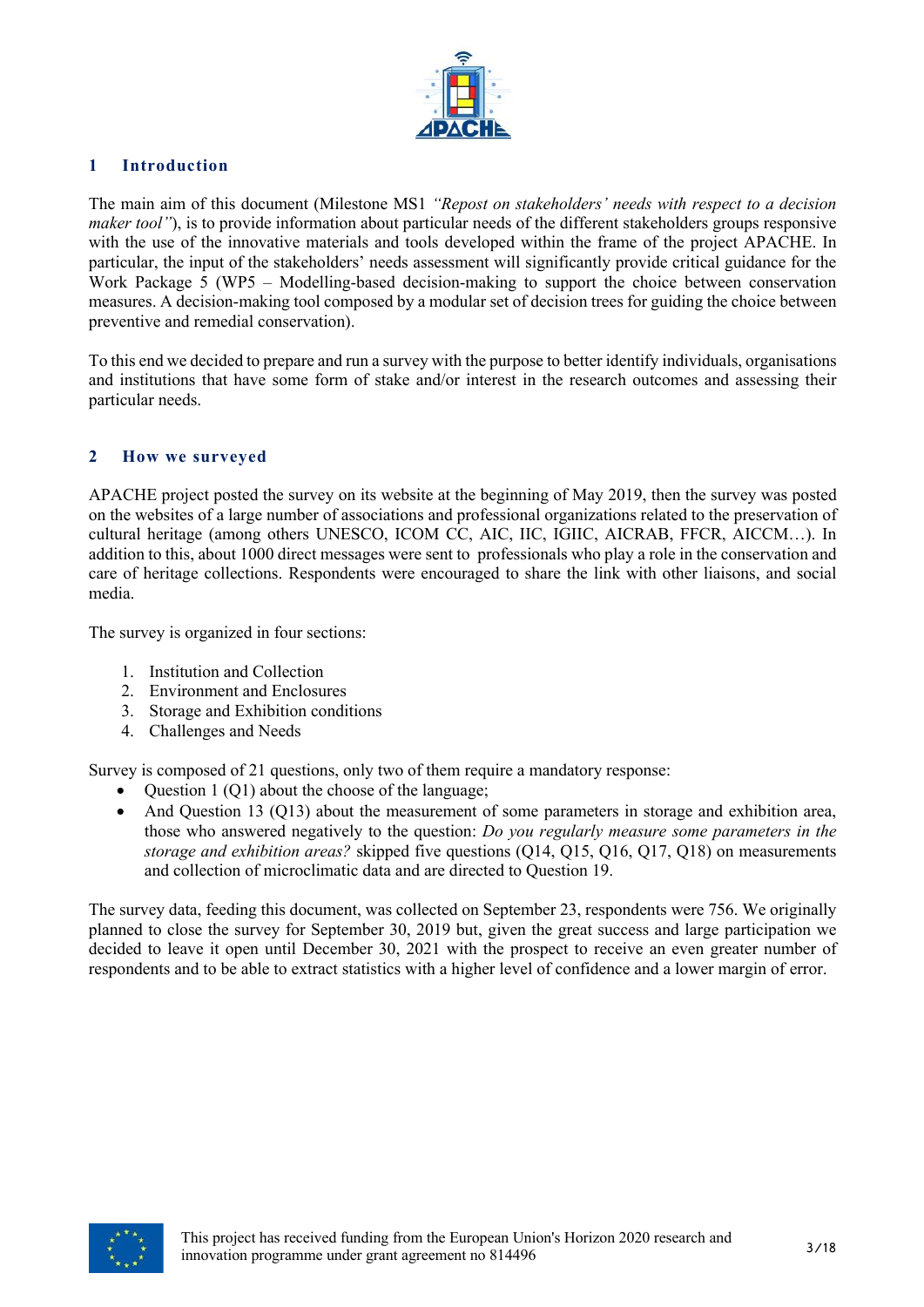

## **3 Language**

Question 1(Q1) is about the language. The survey is available in eleven languages, all those spoken among the project participants plus Spanish, Catalan and Japanese, unfortunately no answer has yet been received in Japanese.



# **4 Section 1: Institution and Collections**

Six questions (Q2 to Q7) in this section asked for basic information about geographic area, collection size, status of the collection and collection materials.

### **4.1 Geographic area**

72 countries were represented with more than 100 respondents from Hungary, Italy, Spain and Brazil. Further analysis and interpretation will be published during the next two years on national and international basis.



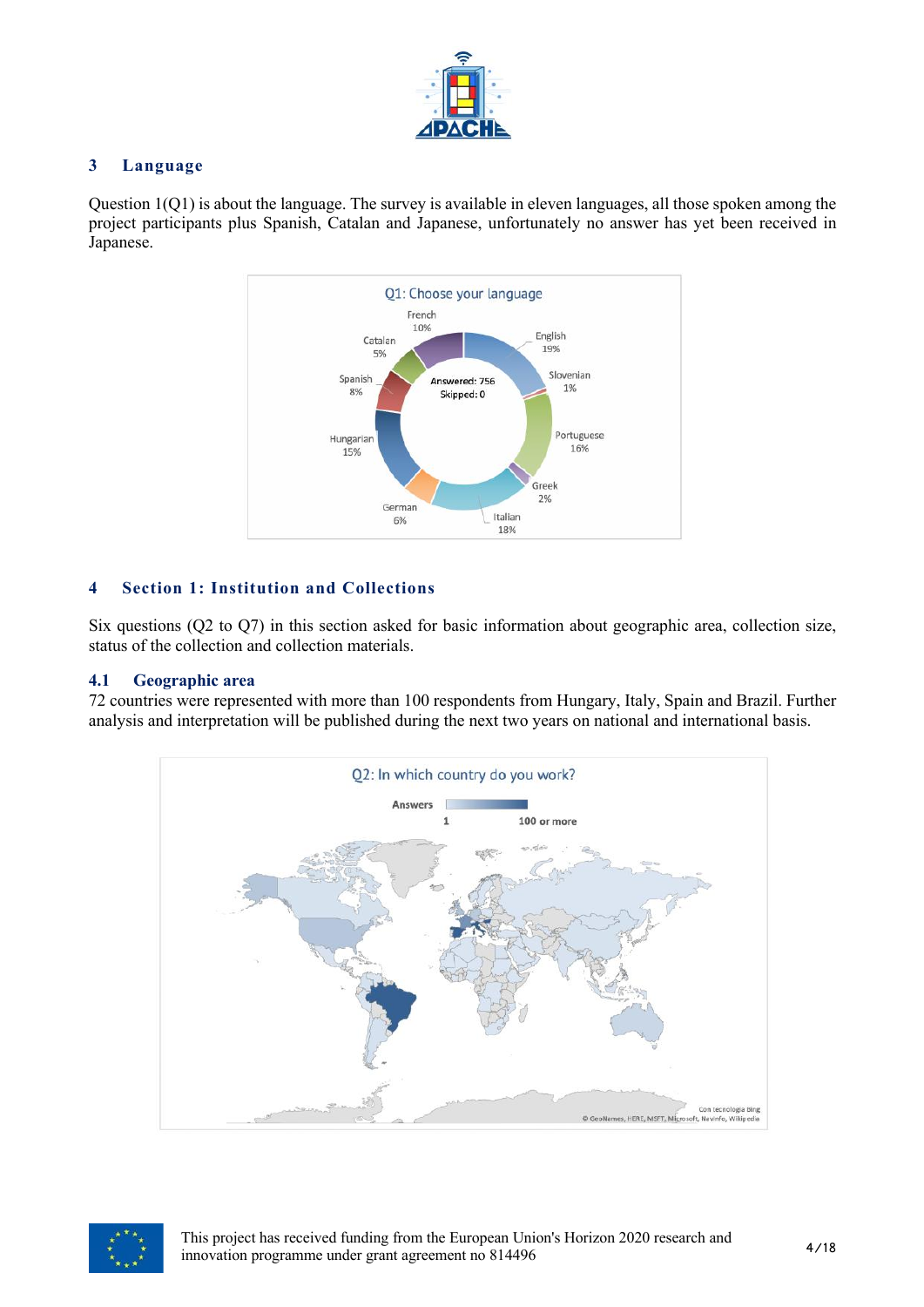

## **4.2 Type of institution**

The 709 respondents provided answers showing that museums (45%) are the most represented type of institution, followed by archives (19%) and libraries (14%). With regard to the option *Other*, it should be pointed out that responses contain a very wide range of institutions, including: private centre, university, conservation centre, national heritage agency, scientific institution, collection storage, repository, etc.



## **4.3 Status of the institution**

On the 709 responses 666 (94%) were able to identify the status of their collection with one of the five option offered, only 43 (6%) of the *Other* responses are without scheme of categorization.



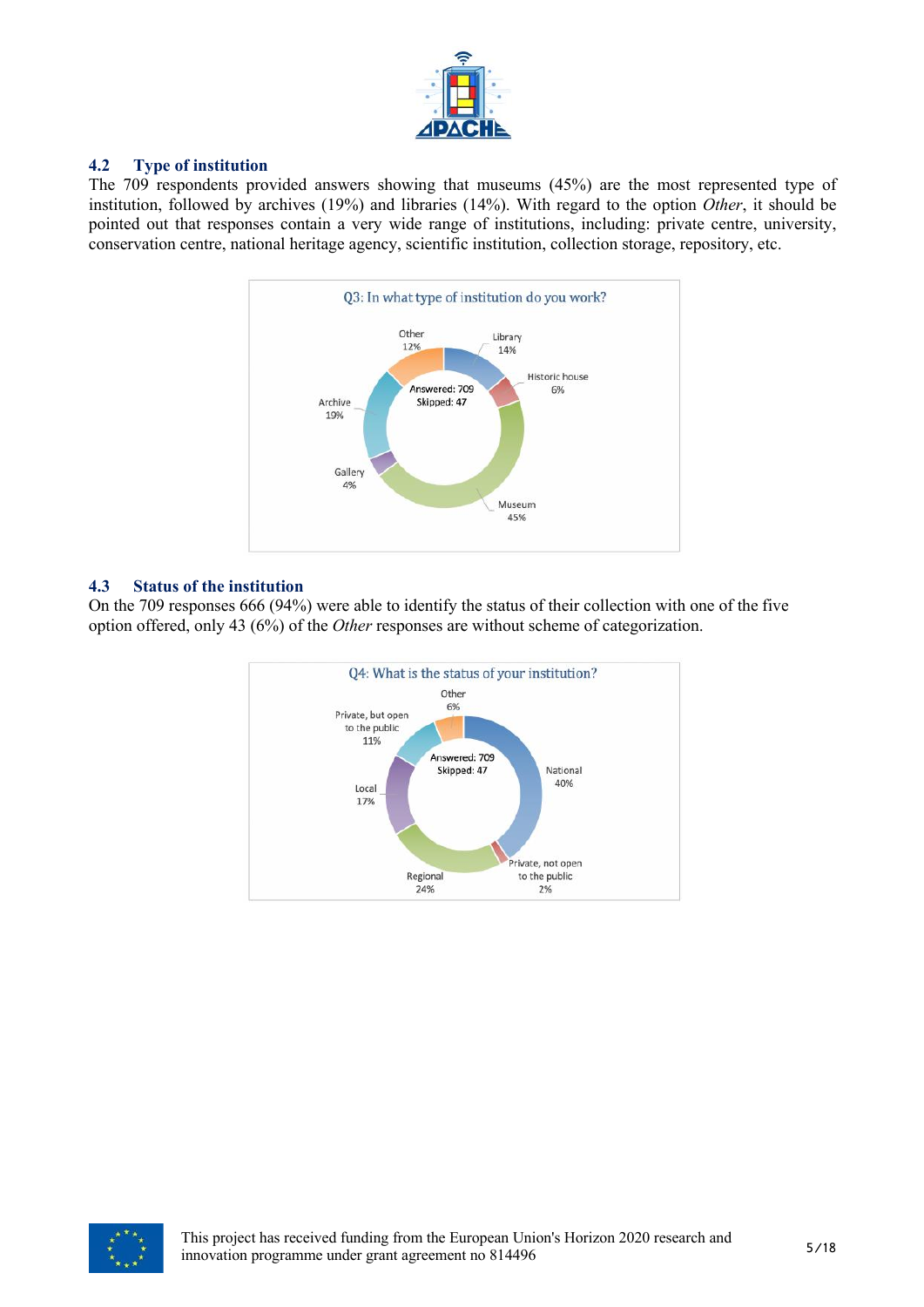

### **4.4 Dedicated position for preventive conservation**

Approximately one out of seven institutions have a dedicated staff position for preventive conservation. The large number of professionals (39%) that have a more varied profile, most probably conservator and/or conservation scientist and/or collection manager and/or preventive conservation appraiser, shows that preventive conservation professionals don't have a real title and the role they play within the institution is cross-disciplinary. The title does exist in France but not in Italy for example.



### **4.5 Number of objects**

The size of the collections varies enormously, from a few objects to several millions. A large number of respondents (31%) indicated total institution collection size between 10.000 and 100.000, two other sizes stand out, in particular 1.000 to 10.000 and 100.000 to 1.000.000 with more than 20% each.



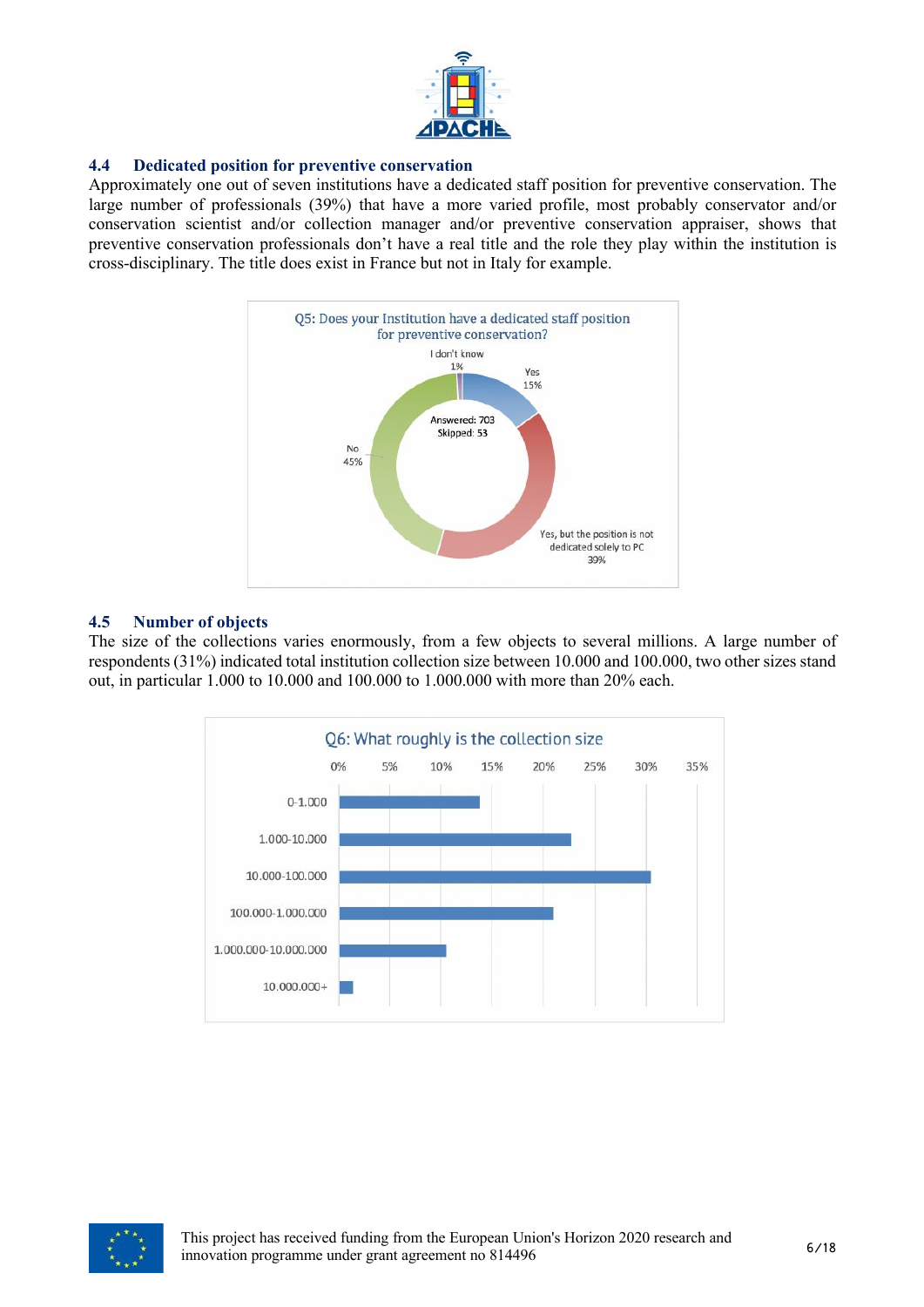

### **4.6 Materials of the collection**

Paper and Photographic materials are certainly the most representative materials in the institutions that participated to the survey. This is probably also due to the presence of a large number of responses from Libraries and Archives.

This question opens the possibility to select up to three materials and put them in order of prevalence. The blue part of the bar in the graph represents the first choice, the red the second and the green the third. We can see that oil painting is the second most represented material if we consider only the first choice but, it must be stated, that very often collections of movable cultural heritage include several typology of materials and exploring only the first choice would be reductive and not reflecting the real situation.

As multiple responses were possible the number of responses exceeded the number of respondents.

We will come back to these multiple answer questions over the next year with a more in-depth analysis and interpretation but also with a more appropriate and exhaustive graphic representation.



### **5 Section 2: Environment and Enclosures**

The five questions (Q8 to Q12) in this section asked for some information about a description of storage and display environment as well as their organisation in terms of enclosures and display cases.

As multiple responses were possible for Q8, Q9 and Q10 the number of responses exceeded the number of respondents.

We will come back to these multiple answer questions over the next year with an in-depth analysis and interpretation but also with a more appropriate and exhaustive graphic representation.

### **5.1 Environment of the storage**

Fluctuations in temperature and relative humidity are damaging. Installation of adequate climate controls and operation of them to maintain preservation standards will retard the deterioration of materials considerably. Climate control equipment ranges in complexity from a simple room air conditioner, humidifier, and/or dehumidifier to a central, building-wide system that filters, cools, heats, humidifies, and dehumidifies the air. Today, concerns about sustainability as well as the economic downturn have stimulated a re-examination of many aspects of museum practice. Within the broader discussion of sustainable practice, the imperative to take

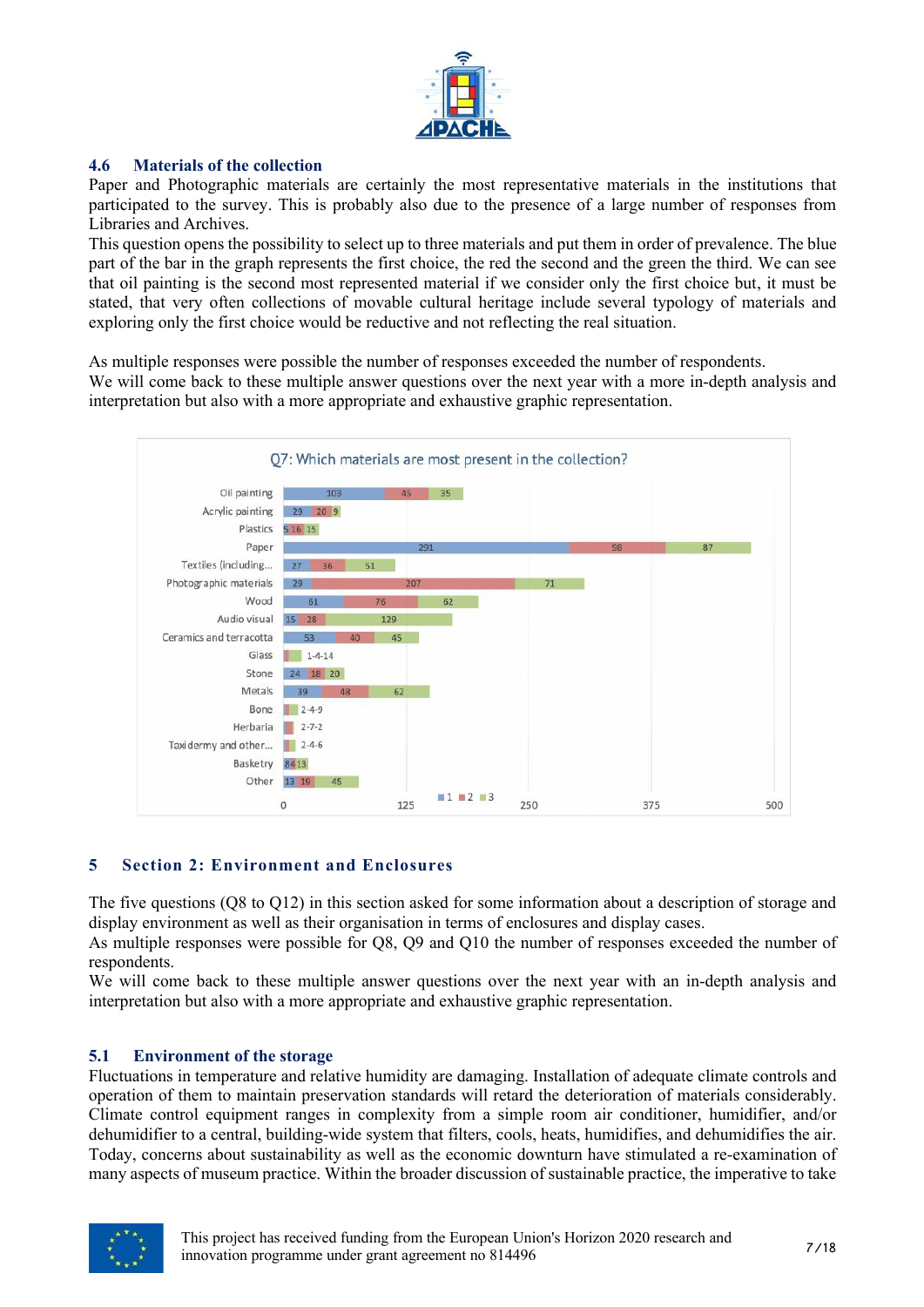

action has intensified. More than three- quarters of the institution have a simple or complex climate control and only a very small part (116 on 814 responses) uses a climate control adapted to the distinctive vulnerability of the collection materials.

It was possible to select up to two responses.



### **5.2 Storage enclosures**

More than 50% (579 on 1114 responses) of the objects are wrapped or enclosed in storage containers. A variety of approaches to controlling the environment within display and storage cases has been developed during the last decades The establishment of any microclimate becomes a two-edged sword, its benefits usually obvious, and its dangers often less apparent such as emitting construction materials, unsuitable confined environment due to pollutant components of the artwork itself, artwork is not visible for inspection, etc.

It was possible to select up to two responses.



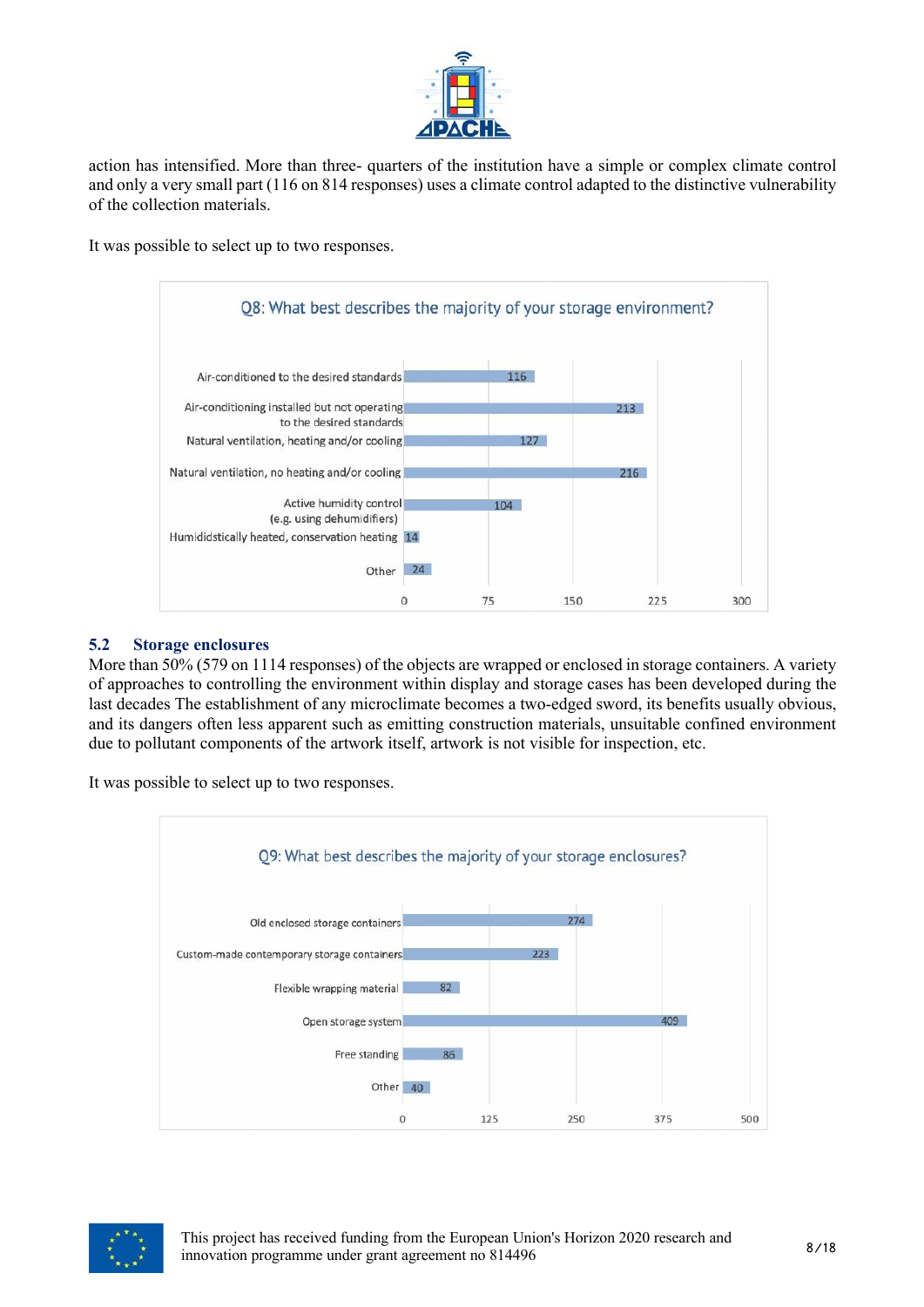

## **5.3 Environments of display areas**

There is no contradiction with a previous paragraph about the environment of the storage, however in display areas we have to consider also other parameters such as Light, UV and IR, we need light to see collections exhibited!

It was possible to select up to two responses.



#### **5.4 How is the collection exhibited**

At least 34% of the objects are exhibited in glazed display cases or frames. As for storage enclosures microclimate in the display case becomes a two-edged sword where benefits and dangers have to be evaluated according to specific type of material and its vulnerability.



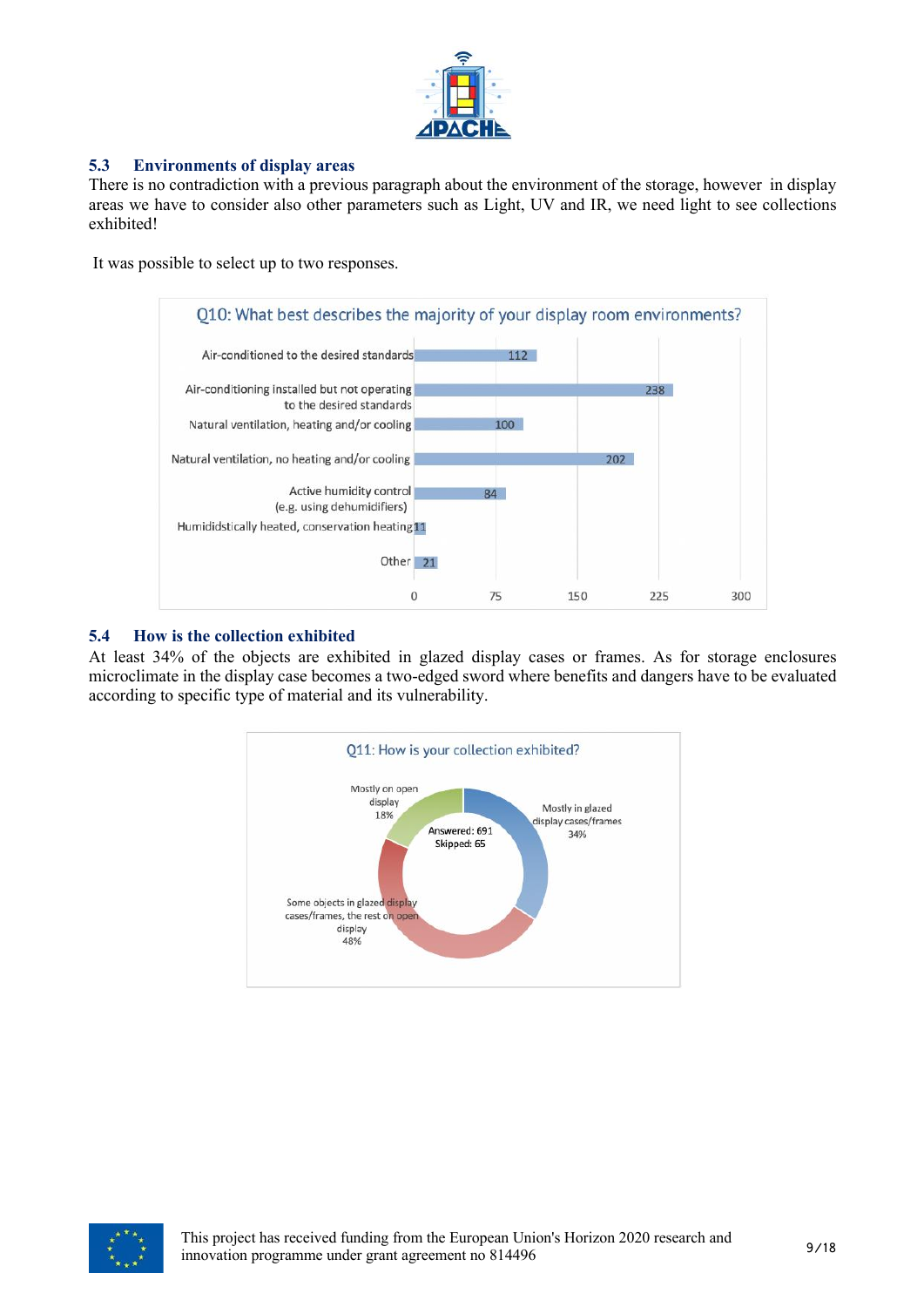

### **5.5 Environmental sustainability policy**

Sustainability is one the newest degree subjects that attempts to bridge social science with civic engineering and environmental science with the technology of the future. But what is sustainability and how is it justified? What are we trying to sustain? Obviously, not everything that is sustainable is worth sustaining. So what makes some things worth sustaining and others not? This question would require another survey. Surprisingly, few institutions are yet thinking explicitly about sustainability.



### **6 Section 3: Storage and Exhibition conditions**

The six questions (Q13 to Q18) of this section asked for some information about a description of storage and display environmental measurement as well as data gathering and actions taken when un unsuitable environment have been detected.

As multiple responses were possible for Q14 and Q15 the number of responses exceeded the number of respondents.

A better analysis and interpretation of this multiple choice data will be the subject of a separate publication foreseen for the end of 2020.

#### **6.1 Measurement of parameters**

Respondents that answered "*No"* to Q13 were directed to Q19, skipping in this way five questions about measurement and collection of environmental data. They were 288 on a total of 756.

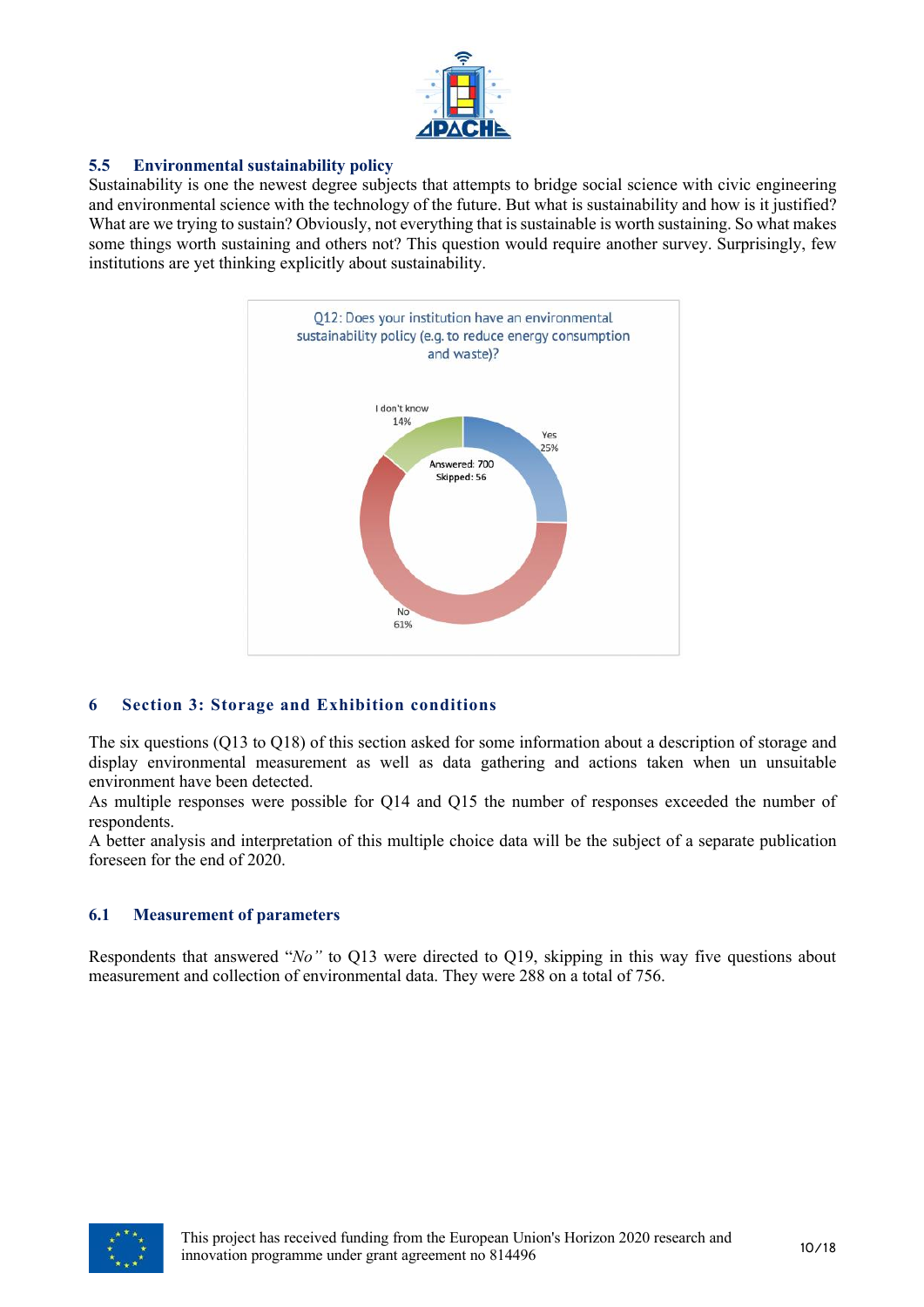

#### **6.2 Parameters surveyed in the storage areas**

Different physical and chemical factors, such as light, temperature, relative humidity, pollutants and so on, can affect works of art on display and in storages. Each factor does not act individually, but its effect can be enhanced or accelerated by the presence of other factors. Accordingly, an evaluation of the whole environment is recognized as an essential requirement for conservation purposes. With the generalization of simple measurement instruments several institutions (809 on 1053 responses) seem to measure especially temperature and relative humidity but it should be part of an overall plan of environmental diagnostics.

Very few (22 on 1053 responses) institutions measure pollutants presumably because, to date, it demands a scientific background and cultural heritage professional, except conservation scientists, do not have the necessary tool to conduct their own air quality monitoring studies.

Only 468 on 756 respondents participated to the following five questions (Q14 to Q18).

It was possible to select all that apply.



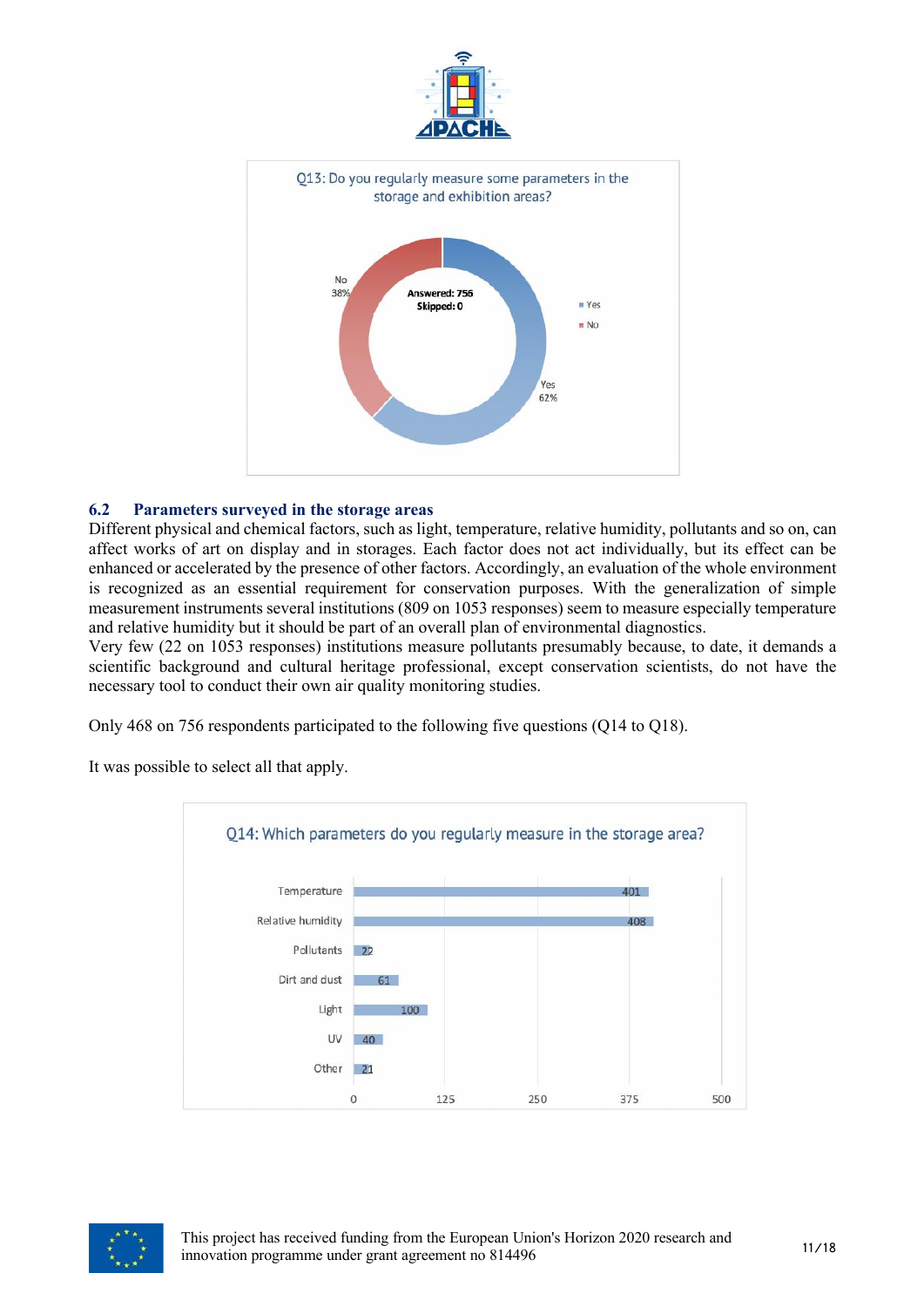

## **6.3 Parameters surveyed in the exhibition areas**

When comparing the two graphs (Q14 and Q15) measuring temperature seems to be more important in the display areas than in the storages while the opposite happens for relative humidity.

It was possible to select all that apply.



### **6.4 Collection of environmental data**

The majority of the respondents to this part of the survey prefer to use manually operated electronic sensors/loggers and almost one out of three uses remotely connected devices.



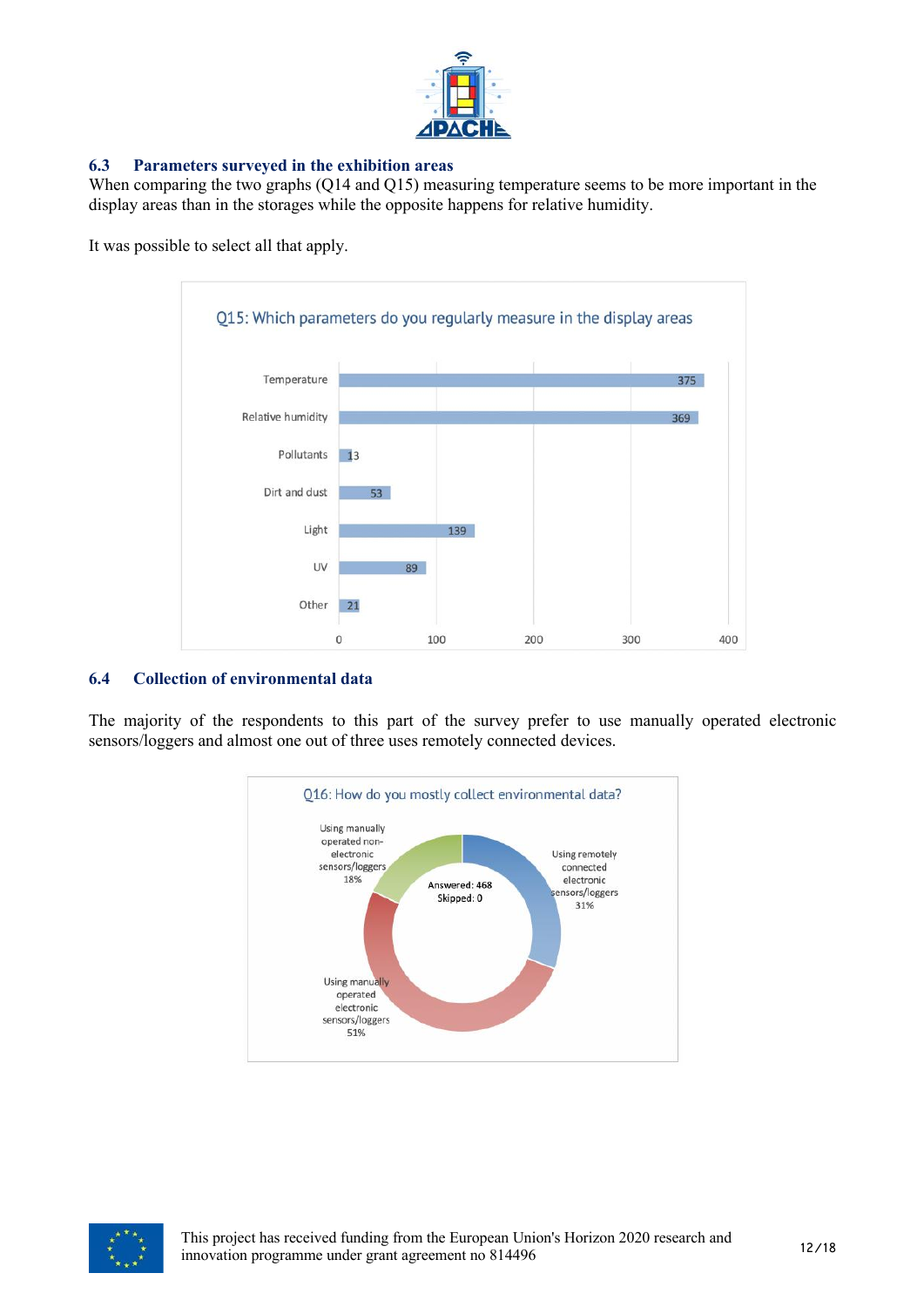

### **6.5 Use of collected data**

It is quite surprising to see that almost half of the institutions collect and store data as a record but they do not seem to be used to analyze, identify and eventually undertake mitigation action if the environment is unsuitable.



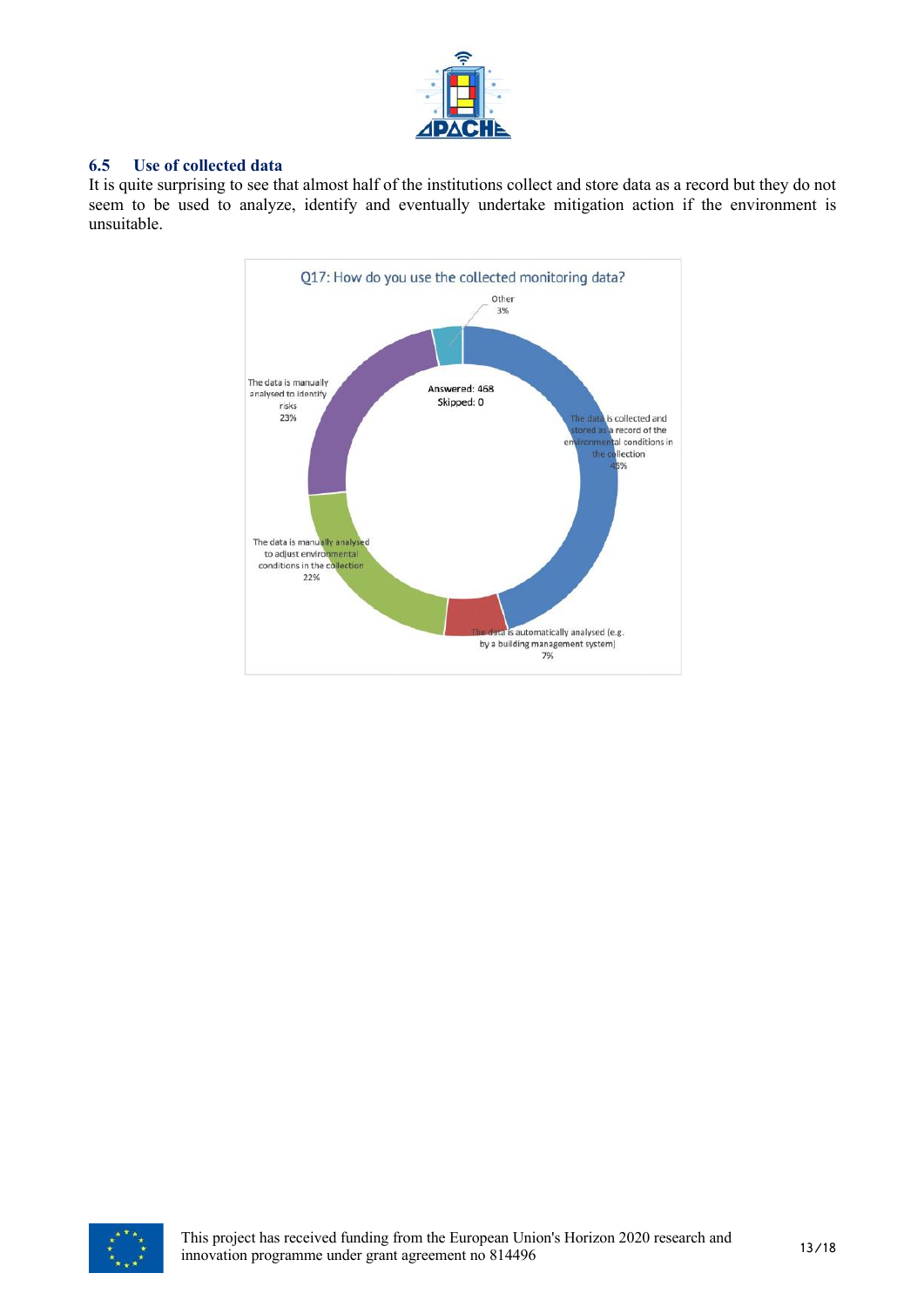

#### **6.6 Actions taken with un unsuitable environment**

There are a number of mitigation actions that can be undertaken in the field of cultural heritage. The data is clear the institution's staff is extremely (92%) responsive when an unstable environment is detected but only 20% take steps to ameliorate the situation.



![](_page_13_Picture_4.jpeg)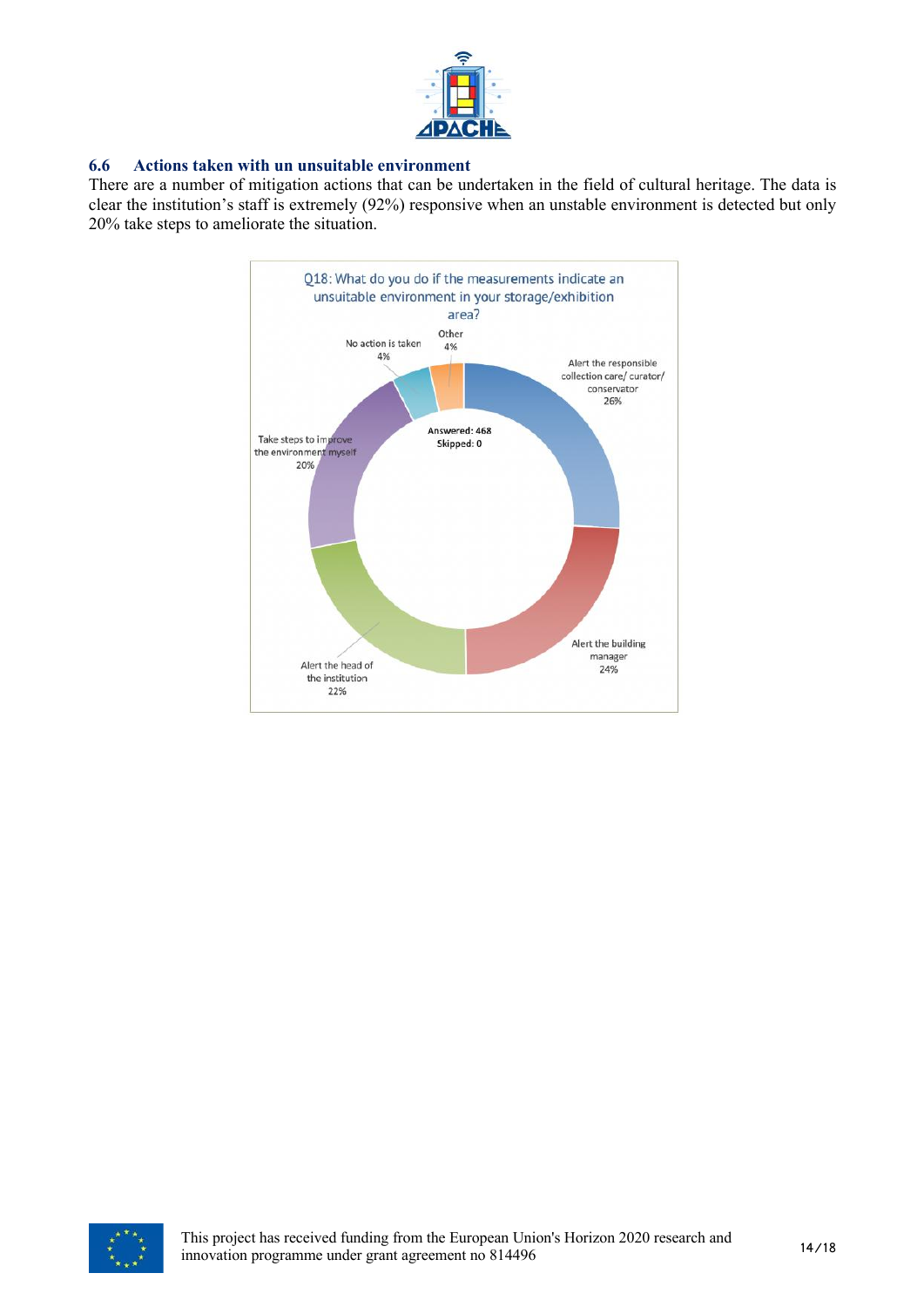![](_page_14_Picture_0.jpeg)

## **7 Needs and Challenges**

The three questions (Q19 to Q21) of this section asked for some information about the agents of deterioration that pose the greatest threat to cultural heritage collections, the challenges for implementing preventive conservation and the type of advice and information respondents would like to receive in the frame of the APACHE project

As multiple responses were possible the number of responses exceeded the number of respondents.

A better analysis and interpretation of this multiple choice data will be the subject of a separate publication foreseen for the end of 2020.

### **7.1 Agents of deterioration**

Agents of deterioration is a term used to identify the ten major active agents that threaten cultural heritage collections. These active agents can be sudden and catastrophic or gradual over a period of time. Institutions have employed and refined different strategies over the years to help mitigate these ten agents.

This question opens the possibility to select up to five option and put them in order of prevalence. The blue part of the bar in the graph represents the first choice (most prevalent), red the second, green the third, purple the fourth and light blue the fifth (less prevalent).

If we look at the total of the five results for each agent of deterioration, incorrect relative humidity is considered the prevailing risk, it is followed by pests and incorrect temperature but if we consider only the first choice fire seems to be the most pressing risk. There are several possible explanations that will be developed at a later stage but at first reading of the responses, a majority of French and Brazilian respondents have opted for fire as first agent (probably shocked by Notre-Dame and Museu Nacional blaze) while Italian went on physical forces as first choice (high seismic activity?).

![](_page_14_Figure_9.jpeg)

![](_page_14_Picture_10.jpeg)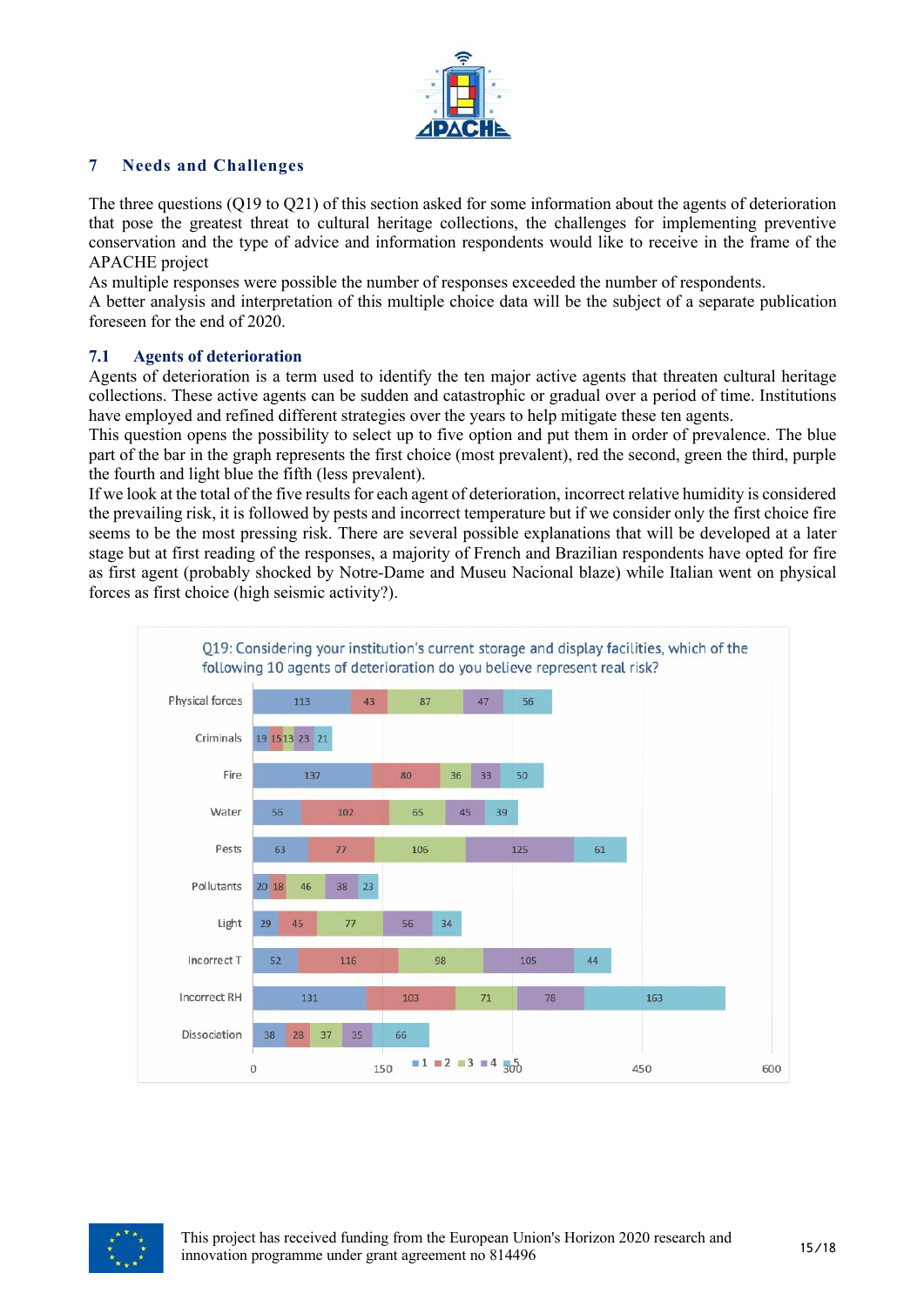![](_page_15_Picture_0.jpeg)

## **7.2 Challenges for the implementation of preventive conservation**

Preventive conservation approach differentiates itself from curative conservation as it addresses deterioration causes, emphasises maintenance work and presumes a systematic assessment by means of monitoring and risk management. Risk management is the process of identifying, assessing and analysing possible damage to cultural heritage and developing mitigation strategies. Decision-makers in many fields use this approach in order to reduce losses however, Q5 indicates that 39 percent of the institutions surveyed have a multi-task professional that also implement preventive conservation, only 15 percent of the institutions have a dedicated staff position. We have to expand the impact of preventive conservation.

This question opens the possibility to select up to three responses and put them in order of prevalence. The blue part of the bar in the graph represents the first choice, the red the second and the green the third. The first examination of the data shows that money, time and equipment are, in descending order, the most common challenges for the implementation of preventive conservation.

![](_page_15_Figure_4.jpeg)

### **7.3 What would you appreciate receiving advice on?**

This question is closely linked to the APACHE project, it is perhaps one of the most significant in the survey because it concerns the type of information that cultural heritage professionals would most like to receive, basically it gives us a list of a few structural priorities of the decision making tool. The question opens the possibility to select up to five option and put them in order of prevalence. The blue part of the bar in the graph represents the first choice (most prevalent), red the second, green the third, purple the fourth and light blue the fifth (less prevalent).

It is interesting to see how the responses meet the objectives of APACHE. As first choice we have the buffering materials on which the project is extensively involved. The findings indicate also (looking at both the first and the second choice) the two macro-functionality previously identified for the Decision Support System: 1) guide the user in choosing when and how to intervene and 2) suggest the conditions for display and storage.

![](_page_15_Picture_8.jpeg)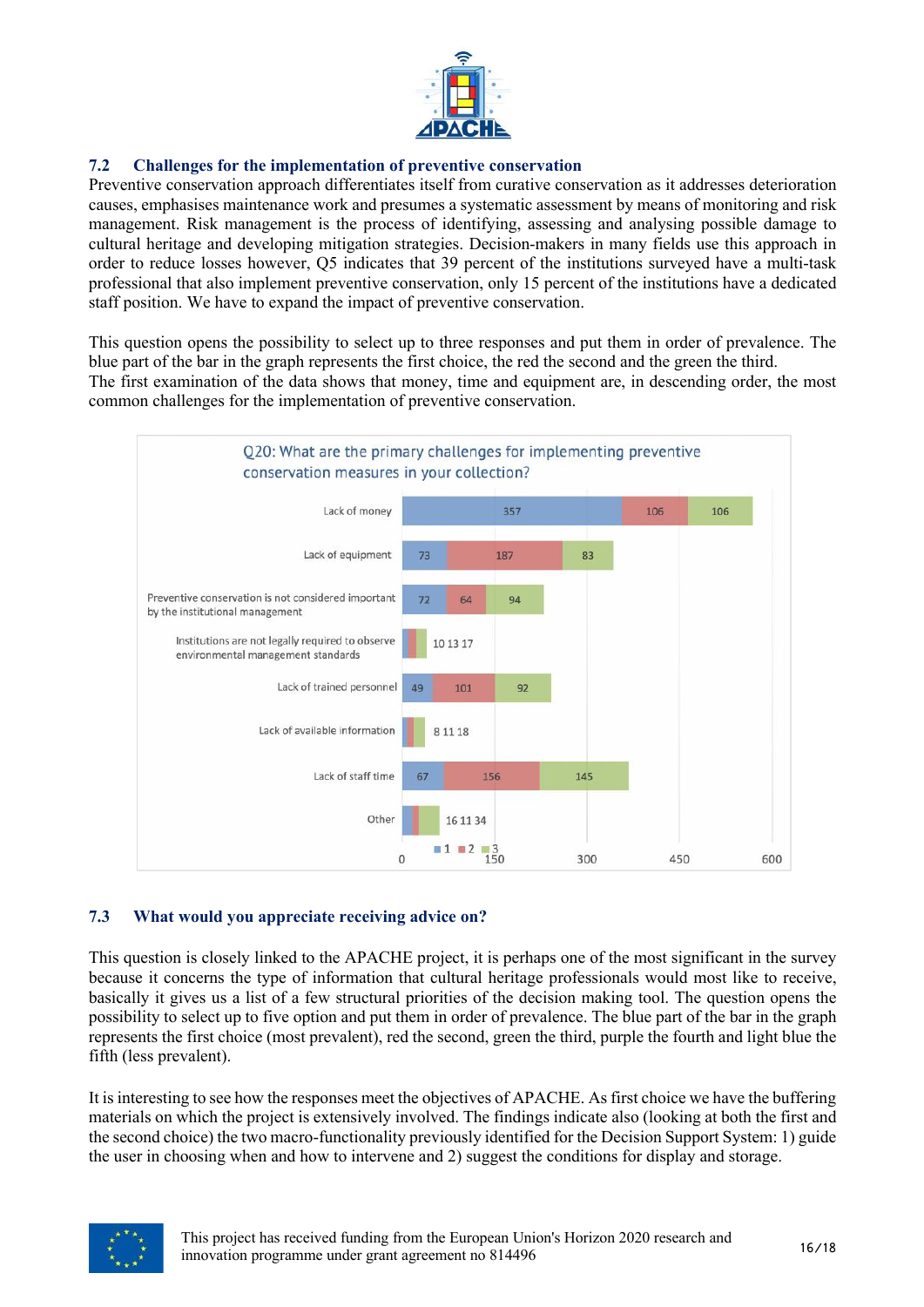![](_page_16_Picture_0.jpeg)

![](_page_16_Figure_1.jpeg)

## **8 Conclusions**

The results of the survey provide some of the first empirical data about Cultural Heritage needs and challenges to design a decision-making tool composed by a modular set of decision trees for guiding the choice between preventive and remedial conservation It is addressed particularly to enclosed (display case, crate, box, cabinet, wrapping, etc.) artworks. The findings suggest that the survey in several languages is highly successful, 756 respondents from 72 different countries is a clear evidence of this. The survey obtained information from a diverse group of cultural heritage professionals working for Museums, Libraries, Archives, Historic House, Gallery, Conservation Centres, Universities and Private Collections opened to the public.

The size of their collections varies greatly they range from a few dozen objects to more than 10 millions. Even if the collections which have between 10 and 100 thousand objects are the most represented with almost a third of the responses. It is obviously not the size that makes the importance of a collection but in whatever form, via whatever technique or practice, the activation and the preservation of the collection is the institution beating heart. A majority of those who responded to the survey have indicated that paper and photographic material are the most represented materials in their collection, followed by oil painting and wood. These four categories of materials represent more than 60 percent of the responses, they all require special environmental conditions and control strategies because they may carry intrinsic pollutants, a pollutant that is already in the object as part of its original content and can react with other compound causing accelerated degradation process to the object itself or to those in contact. Overall the survey findings suggest that there is a critical need of staff position for preventive conservation, it is clearly stated by 45 percent of the respondents.

The second section of the survey is about storage and exhibition organisation, three key areas of current activities and policies are highlighted: storage environment and enclosure, display areas and display case and environmental sustainability policy. Although the responses to the survey indicate that most institutions have a simple or more complex sets to control the climate (around 80 percent), the survey results also indicate that more than 40 percent do not control the environment or its storage is equipped with an automatic system that is not adapted to the vulnerability of each material. Many (more than 50 percent) of the respondents indicated that their collections are wrapped or enclosed in old or new protection container that protect from dust and

![](_page_16_Picture_6.jpeg)